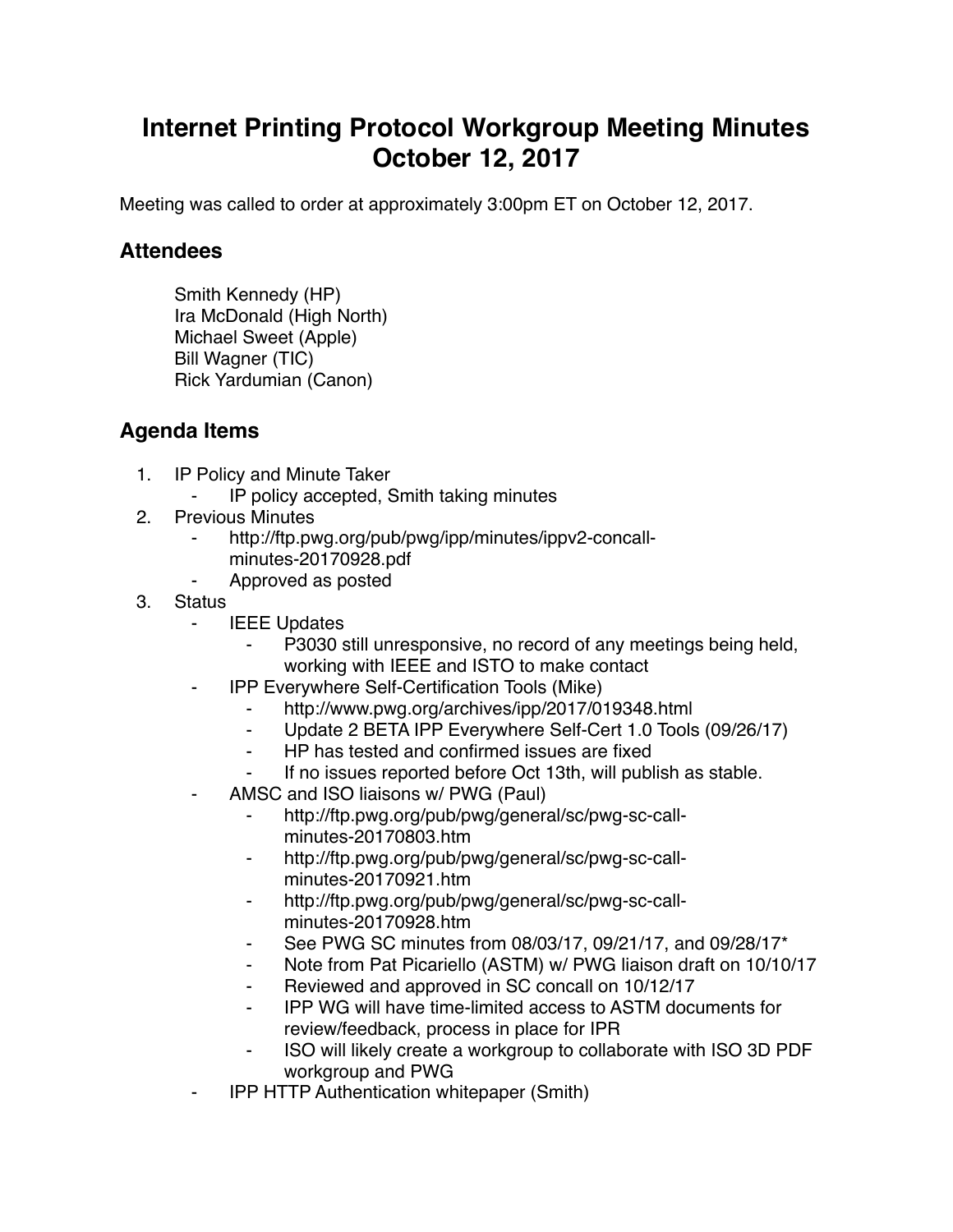- http://ftp.pwg.org/pub/pwg/ipp/whitepaper/tb-ippauth-20170803.pdf
- ⁃ PWG F2F review on 08/10/17
- Schedule TBD
- ⁃ "job-password" and "job-save-disposition" (Smith)
	- http://www.pwg.org/archives/ipp/2017/019238.html
	- Discussed at IPP WG on 06/29/17 and mailing list through 08/17/17
	- ⁃ Schedule awaiting further input from Smith, Mike, Ira
- 4. Review of media-size registration (Mike/Apple)
	- ⁃ http://www.pwg.org/pipermail/ipp/2017/019352.html
	- ⁃ No objections
	- ⁃ Action: Mike to post status of Apple media-size registration to IPP list, publish IANA registration
- 5. Review of Get-User-Printer-Attributes (Smith)
	- http://ftp.pwg.org/pub/pwg/ipp/wd/tb-userop-20171010-rev.pdf
	- ⁃ http://www.pwg.org/archives/ipp/2017/019362.html
	- ⁃ IPP WG adopted for registration track
	- ⁃ Title: Drop "(USEROP)"
	- Filename: wd-ippgupa-YYYYMMDD.ext (reg- prefix once published)
	- Section 3:
		- ⁃ "This document defines a new Get-User-Printer-Attributes operation that is semantically analogous to the Get-Printer-Attributes operation [RFC8011] but can be authenticated and filters the response based on the most authenticated user."
		- Collapse sections 3, 3.1, and 3.1.1 into a single section title "IPP" Get-User-Printer-Attributes Operation"
	- Section 3.1.1:
		- ⁃ Drop "REQUIRED" in front of operation (however that all get rewritten)
		- Lines 195-197: Drop last sentence about Printers using TLS that is already in RFC 8011 and the printer already had to do a TLS upgrade. Instead provide a pointer to RFCs 8010 and 8011 for Printer TLS requirements.
		- Add discussion of other operation attributes from printer-getattributes-supported (JPS3)
		- ⁃ Add discussion of "first-index" and "limit" from JPS3 as well (for media-col-database)
	- ⁃ Limit conformance terminology in registration templates to interoperability requirements
		- Not a spec or profile, implementations do not claim conformance to the document
	- Add conformance section before I18N considerations
	- ⁃ Section 5: Reference RFC 8010/8011 concerning TLS requirements, "In particular, a Printer MUST NOT ... as defined in RFC 8011/8010"
	- ⁃ Schedule resolve editorial issues and then post stable draft for IPP WG last call
- 6. Review of IPP Presets (Smith)
	- https://ftp.pwg.org/pub/pwg/ipp/wd/tb-ipp-preset-20171010-rev.pdf